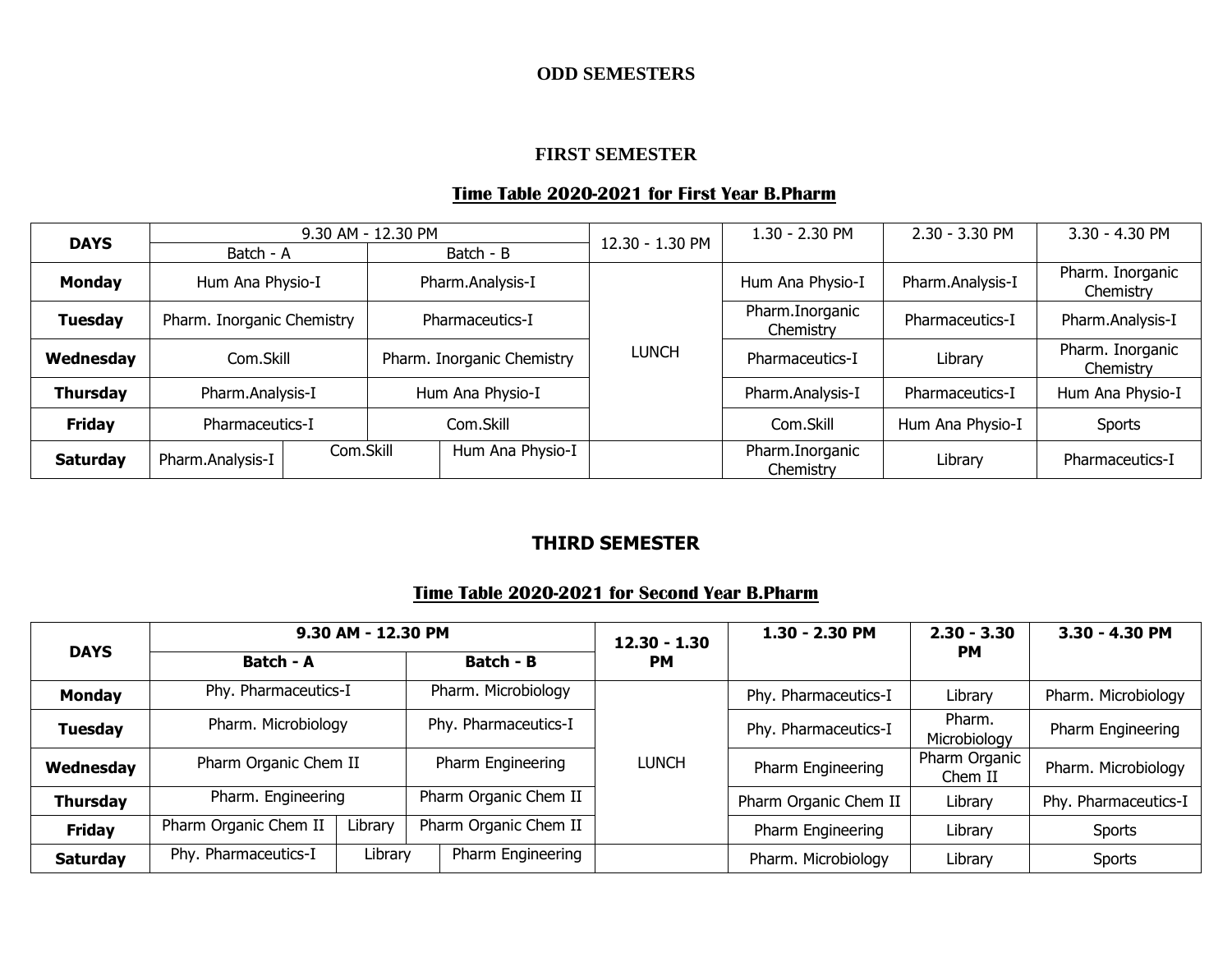# **FIFTH SEMESTER**

# **Time Table 2020-2021 for Third Year B.Pharm**

| <b>DAYS</b>     | 9.30 AM - 12.30 PM                                          |                                                                    | 12.30 AM - 1.30 PM | 1.30 - 2.30 PM | $2.30 - 3.30$ PM | 3.30 - 4.30 PM   |                  |
|-----------------|-------------------------------------------------------------|--------------------------------------------------------------------|--------------------|----------------|------------------|------------------|------------------|
| <b>Monday</b>   | Pharmacognosy II                                            | Med. Chem II                                                       | Indus.Pharm I      |                | Pharmacology II  | Library          | Pharm. Juris     |
| <b>Tuesday</b>  | Pharmacognosy II                                            | Library                                                            | Med. Chem II       |                | Pharmacology II  | Indus.Pharm I    | Pharm. Juris     |
| Wednesday       | <b>Batch A</b> - Indus. Pharm I / Batch B - Pharmacognosy I |                                                                    |                    | <b>LUNCH</b>   | Indus.Pharm I    | Med. Chem II     | Pharm, Juris     |
| <b>Thursday</b> |                                                             | <b>Batch B</b> - Pharmacology II/ <b>Batch A</b> - Pharmacognosy I |                    |                | Pharmacology II  | Library          | Pharmacognosy II |
| <b>Friday</b>   | Batch A - Pharmacology II / Batch B - Indus. Pharm I        |                                                                    |                    |                | Med. Chem II     | Pharmacognosy II | Pharmacology II  |
| <b>Saturday</b> | Pharmacology II                                             | Pharmacognosy II                                                   | Indus. Pharm I     |                | Med. Chem II     | Library          | Pharm. Juris     |

# **SEVENTH SEMESTER**

### **Time Table for 2020-2021 of Fourth Year B.Pharm**

|                                                                                                             | 9.30 AM - 12.30 PM                   |                     |                     | 12.30 - 1.30 PM | 1.30 - 2.30 PM           | 2.30 - 3.30 PM             | 3.30 - 4.30 PM             |
|-------------------------------------------------------------------------------------------------------------|--------------------------------------|---------------------|---------------------|-----------------|--------------------------|----------------------------|----------------------------|
| <b>DAYS</b><br><b>Monday</b><br><b>Tuesday</b><br>Wednesday<br><b>Thursday</b><br><b>Friday</b><br>Saturday | <b>BATCH - B</b><br><b>BATCH - A</b> |                     |                     |                 |                          |                            |                            |
|                                                                                                             |                                      | Instru Meth of Anal | Project             |                 | Instru Meth of Anal      | <b>NDDS</b>                | <b>Industrial Pharmacy</b> |
|                                                                                                             |                                      | Project             | Instru Meth of Anal |                 | Instru Meth of Anal      | <b>Industrial Pharmacy</b> | Tutorial                   |
|                                                                                                             |                                      | Practice School     | Practice School     | <b>LUNCH</b>    | <b>Pharmacy Practice</b> | <b>Tutorial</b>            | <b>Industrial Pharmacy</b> |
|                                                                                                             |                                      | Practice School     | Practice School     |                 | <b>NDDS</b>              | Pharmacy Practice          | Instru Meth of Anal        |
|                                                                                                             |                                      | Practice School     | Practice School     |                 | <b>Pharmacy Practice</b> | Library                    | <b>NDDS</b>                |
|                                                                                                             | <b>NDDS</b>                          | Industry Pharmacy   | Library             |                 | <b>Pharmacy Practice</b> | Instru Meth of Anal        | Tutorial                   |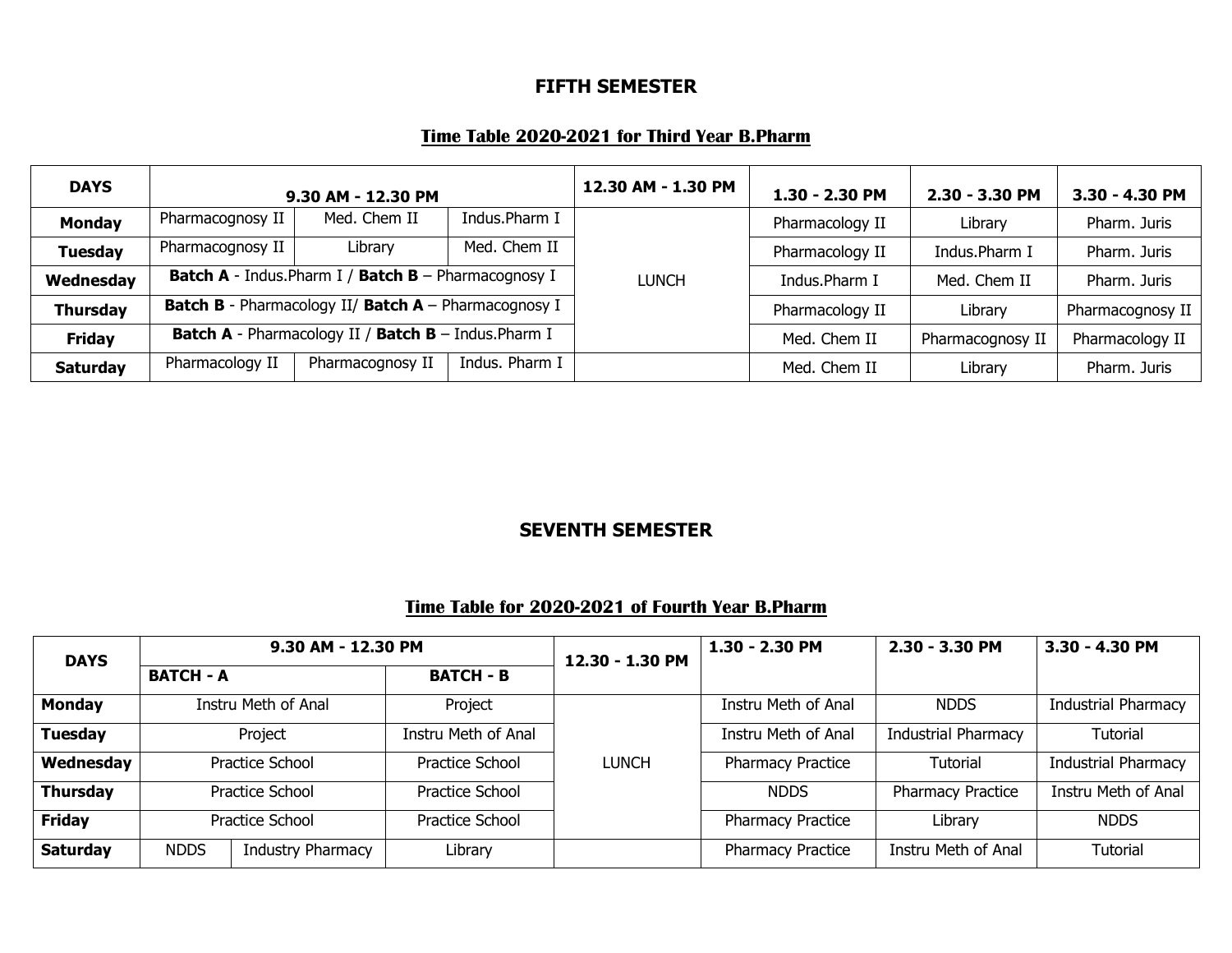### **EVEN SEMESTERS**

#### **SECOND SEMESTER**

# **First Year B.Pharm Time Table for 2020 - 2021 Second Semester**

|             |                            | 9.30 AM - 12.30 PM |                                             |                               |       | 1.30 - 2.30 PM             | 2.30 - 3.30 PM    | 3.30 - 4.30 PM                |
|-------------|----------------------------|--------------------|---------------------------------------------|-------------------------------|-------|----------------------------|-------------------|-------------------------------|
| <b>DAYS</b> | $BATCH - C$                |                    |                                             | 12.30 - 1.30 PM<br>BATCH - D  |       |                            |                   |                               |
| Monday      | Computer App.              |                    |                                             | Pharm. Organic<br>Chemistry I |       | Pathophysiology            | Computer App.     | Pathophysiology               |
| Tuesday     | Hum Ana Physio II          |                    |                                             | Library                       |       | Biochemistry               | Hum Ana Physio II | Pharm. Organic<br>Chemistry I |
| Wednesday   | Biochemistry               |                    | Hum Ana Physio II                           |                               | Lunch | Pharm. Organic Chemistry I | Hum Ana Physio II | Biochemistry                  |
| Thursday    | Library                    |                    |                                             | Computer App.                 |       | Hum Ana Physio II          | <b>EVS</b>        | Pharm. Organic<br>Chemistry I |
| Friday      | Pharm. Organic Chemistry I |                    |                                             | Biochemistry                  |       | Pathophysiology            | Biochemistry      | Library                       |
| Saturday    | Pathophysiology            |                    | <b>EVS</b><br>Pharm. Organic<br>Chemistry I |                               |       | Biochemistry               | Hum Ana Physio II | Computer App.                 |

# **FOURTH SEMESTER Second Year B.Pharm Time Table for 2020-2021**

|                                                                                                                    |                        | 9.30 AM - 12.30 PM |                       | $12.30 -$ | 1.30 - 2.30 PM          | 2.30 - 3.30 PM  | 3.30 - 4.30 PM          |
|--------------------------------------------------------------------------------------------------------------------|------------------------|--------------------|-----------------------|-----------|-------------------------|-----------------|-------------------------|
| <b>DAYS</b><br><b>Monday</b><br><b>Tuesday</b><br>Wednesday<br><b>Thursday</b><br><b>Friday</b><br><b>Saturday</b> | Batch - A              |                    | Batch - B             | 1.30 PM   |                         |                 |                         |
|                                                                                                                    | Pharmacognosy I        |                    | Med Chem I            |           | Phy. Pharmaceutics -    | Pharmacognosy I | Med Chem I              |
|                                                                                                                    | Med Chem I             |                    | Pharmacognosy I       |           | Phy. Pharmaceutics -    | Med Chem I      | Pharmacognosy I         |
|                                                                                                                    | Pharmacology I         |                    | Phy. Pharmaceutics II | Lunch     | Pharmacology I          | Pharmacognosy I | Pharm Organic Chem<br>Ш |
|                                                                                                                    | Phy. Pharmaceutics II  |                    | Pharmacology I        |           | Phy. Pharmaceutics II   | Pharmacognosy I | Pharmacology I          |
|                                                                                                                    | Pharm Organic Chem III | Med Chem I         | Library               |           | Pharm Organic Chem<br>ш | Pharmacology-I  | Library                 |
|                                                                                                                    | Phy. Pharmaceutics II  | Library            | Med Chem I            |           | Pharm Organic Chem<br>Ш | Library         | Pharmacology I          |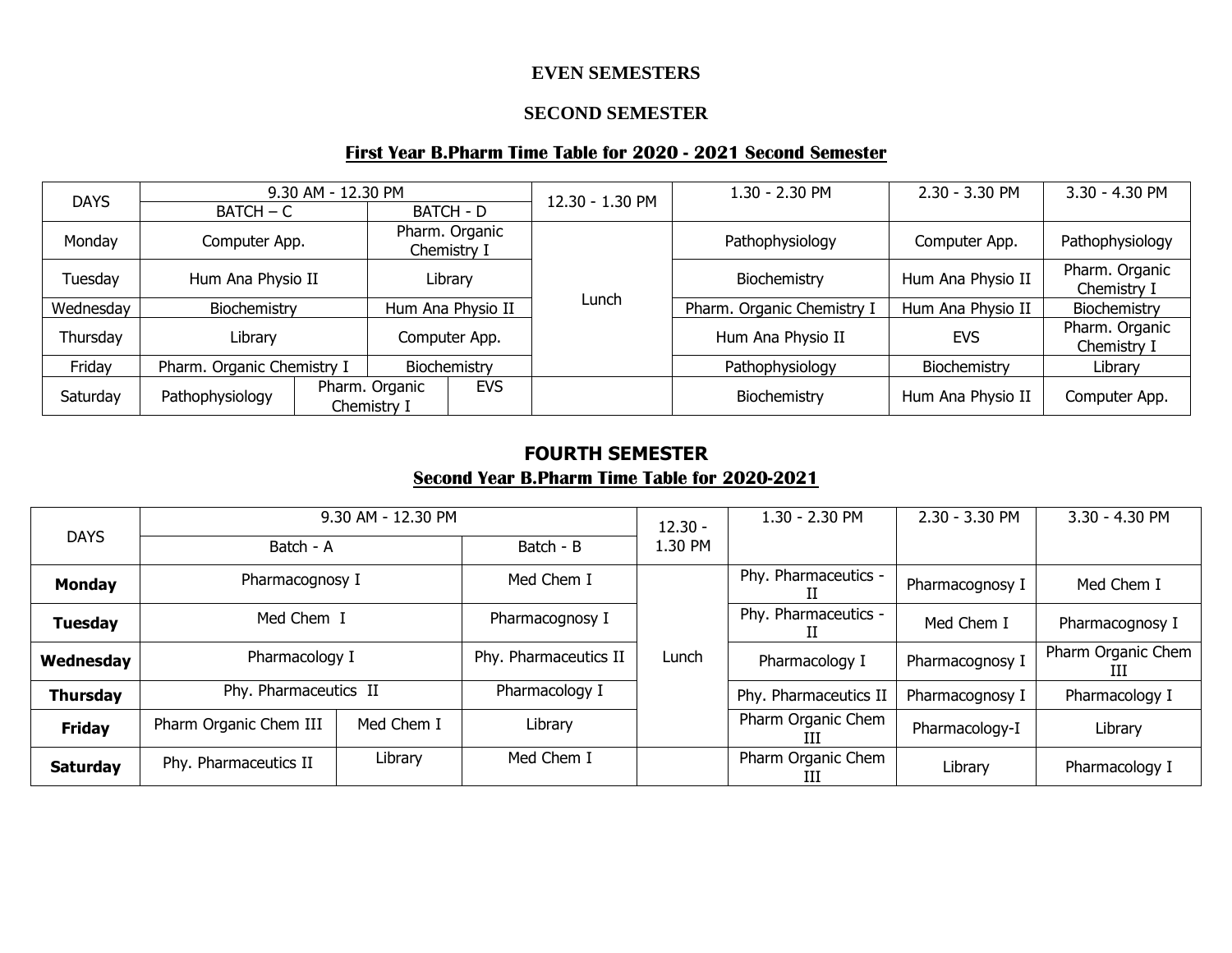# **SIXTH SEMESTER**

### **Third Year B.Pharm Time Table for 2020-2021**

|                 | 9.30 - 10.30 AM          |                  |                          |                 |                                   | 1.30 - 4.30 PM |                  |                          |
|-----------------|--------------------------|------------------|--------------------------|-----------------|-----------------------------------|----------------|------------------|--------------------------|
| <b>DAYS</b>     |                          | 10.30 - 11.30 AM | 11.30 - 12.30 PM         | 12.30 - 1.30 PM | <b>Batch A</b>                    |                | <b>Batch B</b>   |                          |
| <b>Monday</b>   | Pharm. Biotech           | Herb. Drug Tech. | <b>Quality Assurance</b> |                 | Herb. Drug Tech.                  |                | Med. Chem III    |                          |
| <b>Tuesday</b>  | Herb. Drug Tech          | <b>BPPK</b>      | Med. Chem III            |                 | Pharmacology III<br>Med. Chem III |                | Herb. Drug Tech. |                          |
| Wednesday       | Med. Chem III            | Library          | Pharmacology III         | Lunch           |                                   |                |                  | Pharmacology III         |
| <b>Thursday</b> | <b>Quality Assurance</b> | Pharmacology III | Herb. Drug Tech.         |                 | Pharm. Biotech                    | Library        |                  | <b>BPPK</b>              |
| Friday          | Pharm. Biotech           | <b>BPPK</b>      | Pharmacology III         |                 | Med. Chem III<br>Library          |                |                  | <b>Quality Assurance</b> |
| <b>Saturday</b> | <b>Quality Assurance</b> | Pharmacology III | Med. Chem III            |                 | Herb. Drug Tech.                  | Pharm. Biotech |                  | <b>BPPK</b>              |

### **EIGHTH SEMESTER**

### **Final B.Pharm Time Table for 2020 – 2021**

| <b>DAYS</b>     | 9.30 - 10.30 AM                | 10.30 - 11.30 AM                | 11.30 - 12.30 AM              | 12.30 - 1.30 PM | $1.30 - 2.30$ PM                  | $2.30 - 3.30$ PM                   | 3.30 - 4.30 PM                    |
|-----------------|--------------------------------|---------------------------------|-------------------------------|-----------------|-----------------------------------|------------------------------------|-----------------------------------|
| <b>Monday</b>   | Biostat & RM                   | Pharm. Market /<br>Project Work | Library                       |                 | P.Vigilance / Project<br>Work     | Cosmetic Science /<br>Project Work | Pharm. RS / Project<br>Work       |
| <b>Tuesday</b>  | Biostat & RM                   | Pharm. Market /<br>Project Work | P.Vigilance /<br>Project Work | Lunch           | Social & Prev. Pharm              | Project Work                       | Cosmetic Science/<br>Project work |
| Wednesday       | Social & Prev<br>Pharm         | Library                         | Tutorial                      |                 | P.Vigilance / Project<br>Work     | Project Work                       | Pharm. RS / Project<br>Work       |
| <b>Thursday</b> | Biostat & RM                   | Library                         | Tutorial                      |                 | Pharm. Market /<br>Project Work   | Project Work                       | Project Work                      |
| <b>Friday</b>   | Pharm. Market/<br>Project Work | Library                         | Social & Prev.<br>Pharm       |                 | P.Vigilance / Project<br>Work     | Cosmetic Science /<br>Project Work | Pharm. RS / Project<br>Work       |
| <b>Saturday</b> | Biostat & RM                   | Social & Prev.<br><b>Pharm</b>  | Tutorial                      |                 | Cosmetic Science/<br>Project Work | Pharm. RS / Project<br>Work        | Library                           |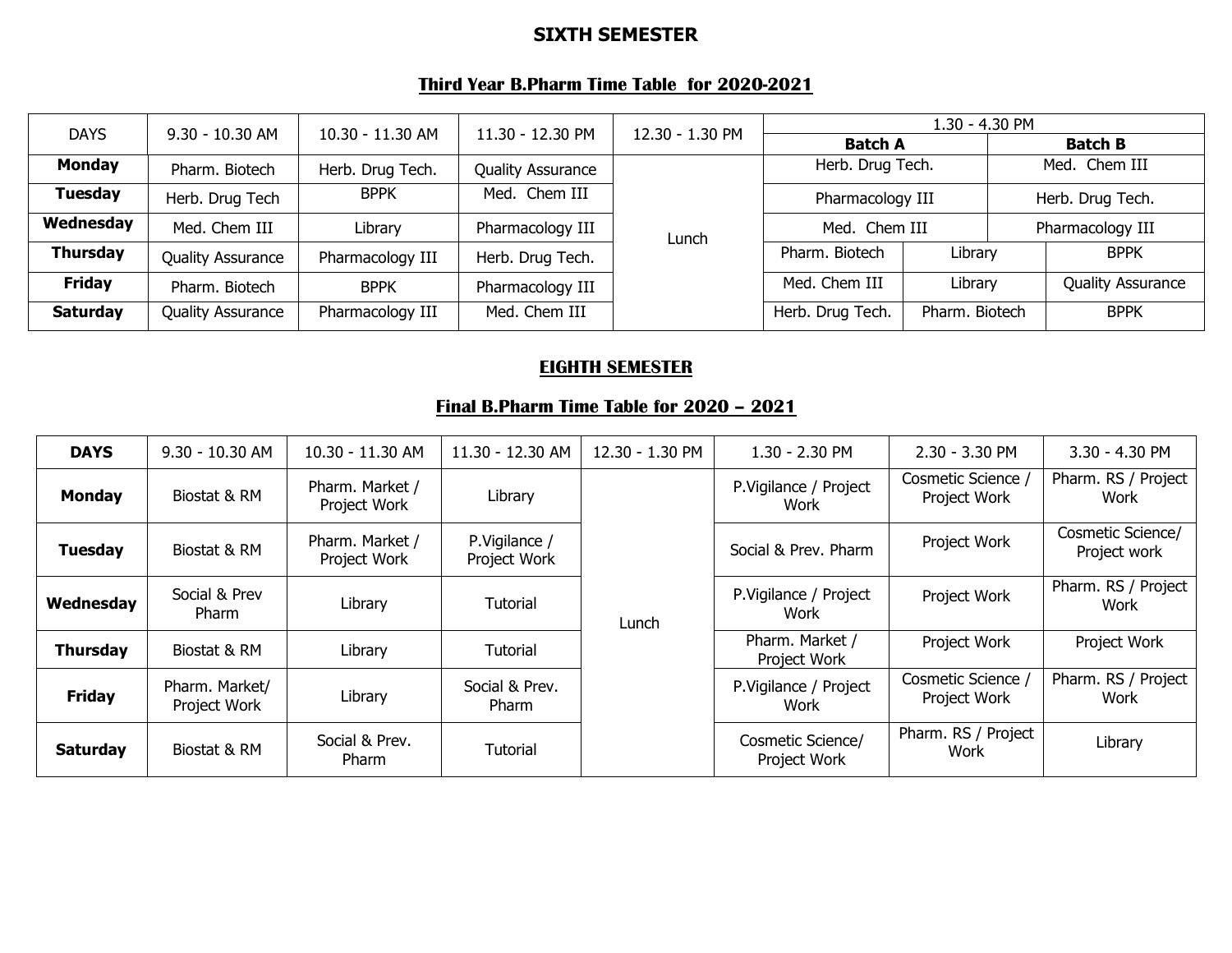| <b>DAYS</b>     | 9.15-10.15<br>A.M. | 10.15-11.15<br>A.M. | $11.15 - 11.30$<br>A.M. | 11.30-12.30<br>P.M. | 12.30 -1.30<br>P.M. | 1.30-4.30 P.M                                                                |
|-----------------|--------------------|---------------------|-------------------------|---------------------|---------------------|------------------------------------------------------------------------------|
| <b>MONDAY</b>   | TJ2                | TK <sub>2</sub>     |                         | <b>TN</b>           |                     | BATCH A - PJ2<br><b>BATCH B - PK2</b><br><b>BATCH C-PL2</b>                  |
| <b>TUESDAY</b>  | TK2                | TJ2                 | <b>TEA</b>              | TM <sub>2</sub>     | <b>LUNCH</b>        | <b>BATCH A - PK2</b><br>BATCH B - PL2<br>BATCH C-PJ2                         |
| WEDNESDAY       | TR                 | TL <sub>2</sub>     | <b>BREAK</b>            | TM <sub>2</sub>     | <b>BREAK</b>        | BATCH A - PL2<br>BATCH B - PJ2<br>BATCH C - K2                               |
| <b>THURSDAY</b> | TL <sub>2</sub>    | TR                  |                         | <b>TN</b>           |                     | <b>BATCH A - PR</b><br><b>BATCH B - TUTORIAL</b><br><b>BATCH C - LIBRARY</b> |
| <b>FRIDAY</b>   | TM <sub>2</sub>    | TR                  |                         | TJ2                 |                     | BATCH B - PR<br><b>BATCH A - LIBRARY</b><br><b>BATCH C-TUTORIAL</b>          |
| <b>SATURDAY</b> | TK <sub>2</sub>    | TN                  |                         | TL <sub>2</sub>     |                     | <b>BATCH C - PR</b><br><b>BATCH B - LIBRARY</b><br><b>BATCH A -TUTORIAL</b>  |

### **SECOND D.PHARMACY - TIME TABLE**